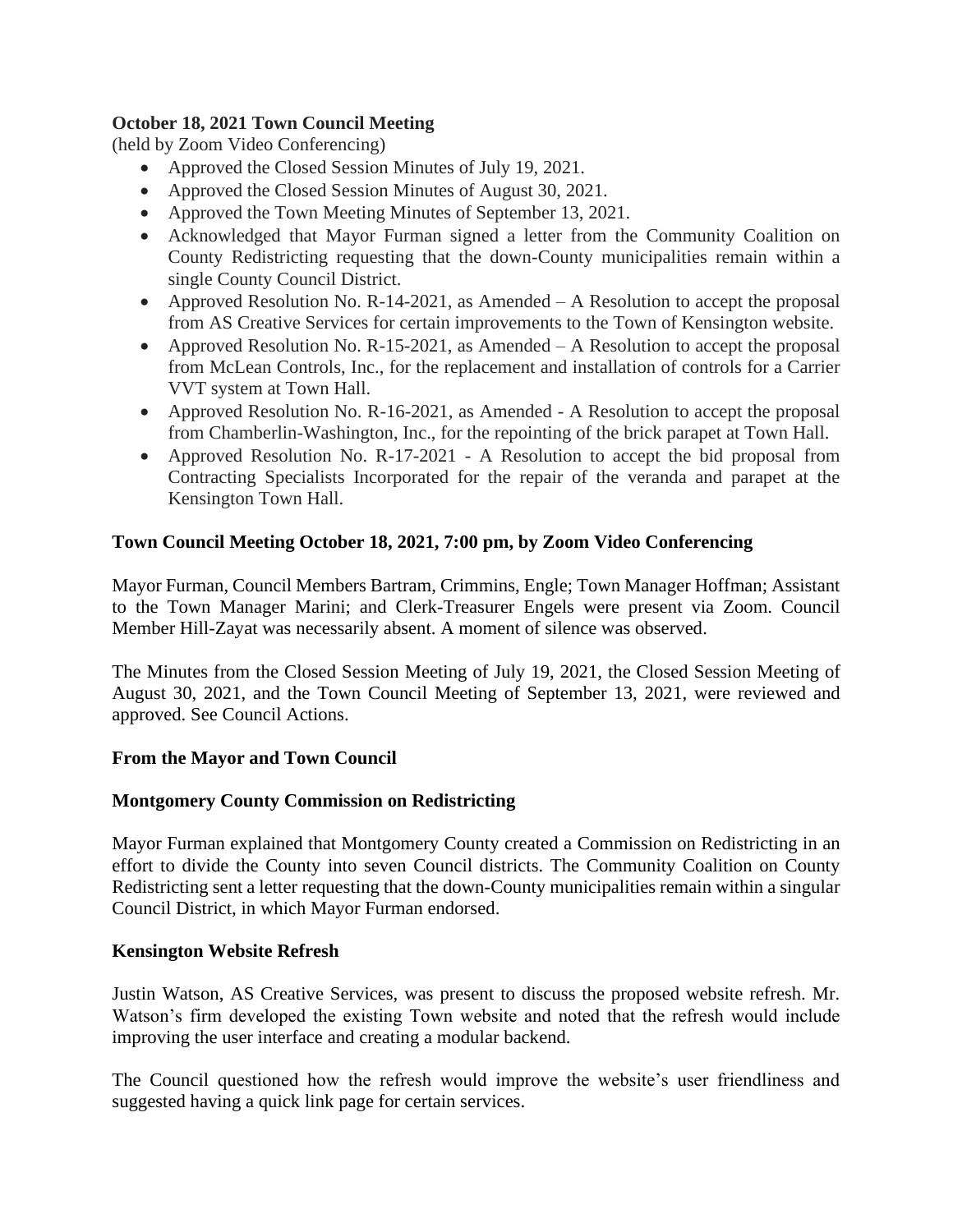Mr. Watson noted that the overall look of the website will remain the same; however, they will update the Calendar, permit integrations, and will address other areas for improvement.

### **Montgomery County Climate Action Plan**

Adriana Hochberg, Climate Change Officer; Sandra Brecher, Chief of Commuter Services; and Stan Edwards, Environmental Protection, all with Montgomery County, presented an overview of the County's Climate Action Plan, which has a goal of reducing carbon emissions to zero by 2035.

Ms. Hochberg noted that the Climate Action Plan has identified 86 Climate Actions, of which, 75 are moving forward within FY22. Ms. Hochberg also noted that the Town could help implement the plan by participating in Climate Leadership Team meetings; the Maryland Climate Coalition of Local Governments; and the Climate Change Communications Coalition.

Council Member Crimmins questioned whether the Town could acquire electric vehicles through the County program and suggested that the County implement a smart traffic signal system.

Council Member Bartram questioned the effectiveness of the County's commitment to addressing climate change without including nuclear power as an alternative energy source.

Council Member Engle spoke in support of the Climate Action Plan, as he believed it is aggressive in terms of mitigating the impacts of the building and transportation sectors on climate change. Council Member Engle also asked how the Town could promote and advocate for sustainable building practices by developers proposing projects in the Town.

Jack Gaffey noted the importance of including nuclear power to reduce carbon emissions and using traffic light technology; and suggested synchronizing the light at Connecticut Avenue and Knowles Avenue with the light at Connecticut Avenue and Plyers Mill Road.

#### **From the Mayor and Town Council**

Council Member Crimmins reported that the proposed redevelopment project at 10619 Connecticut Avenue, Crossroads of Kensington, filed their notice of application to Montgomery Planning for a one-story commercial property. The required Public Hearing is tentatively scheduled for February 3, 2022, and the applicant has been asked to attend a future Development Review Board (DRB) meeting to present any updated plans.

Council Member Crimmins also provided an update from the Attainable Housing Strategies meeting on October 7, which focused on new types of housing, which would allow duplexes, triplexes, and quadplexes, by right; and noted the next Attainable Housing meeting will be November 4.

Joe Campbell noted that he appreciated Council Member Crimmins staying informed on possible zoning changes at the County level, and asked if there was a general time frame as to when these zoning changes may begin.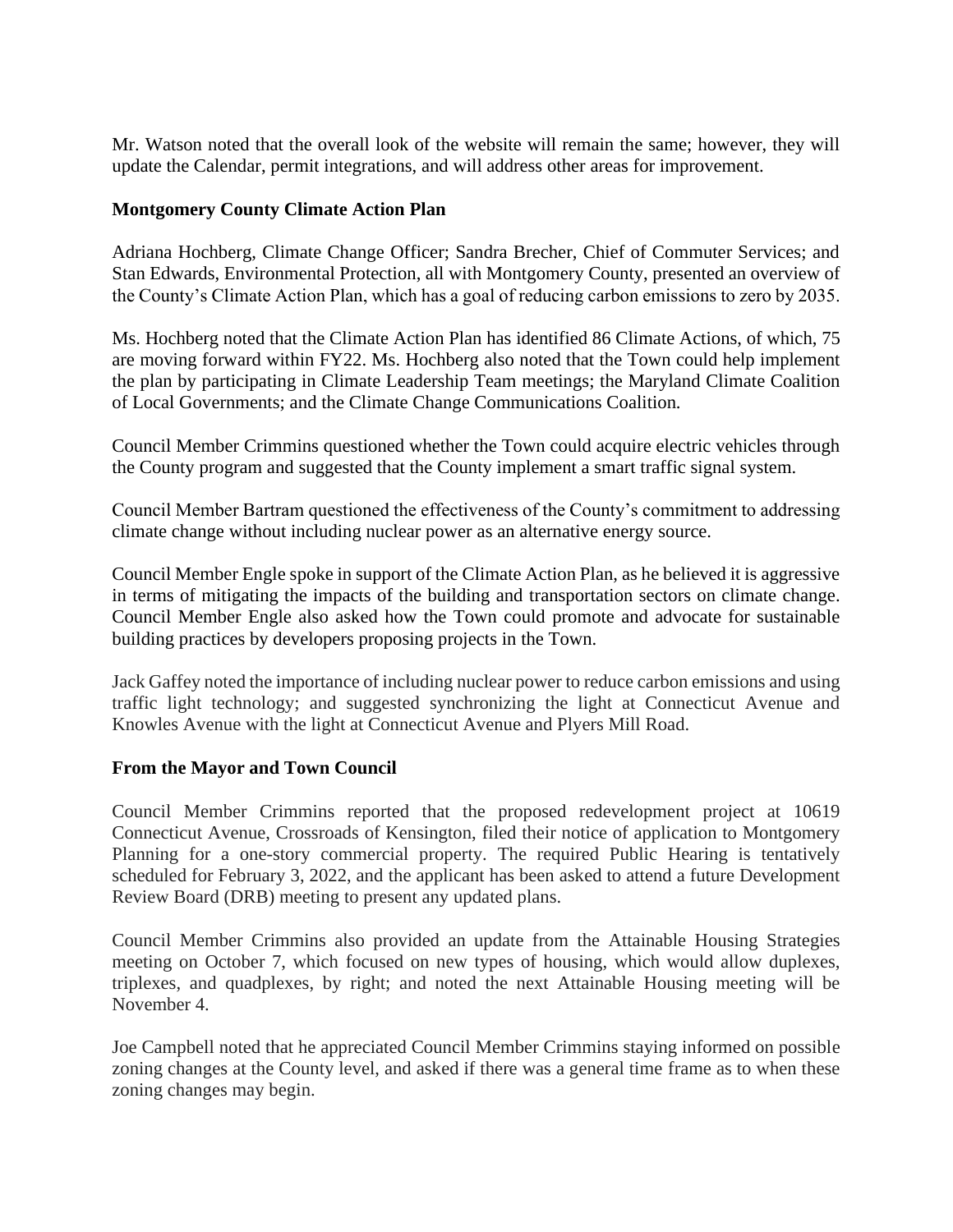Council Member Crimmins stated that the zoning changes could be adopted as early as 2022 and physical changes would be dependent on housing turnover.

Council Member Bartram reported that he is working with staff on an ordinance for code revisions to address side yard setbacks, which will address encroachments, including bay windows, and will be introduced at an upcoming Town meeting. The proposed code revisions will also address and protect the R60 zone if the Thrive 2050 plan is adopted.

Council Member Engle noted that a Press Release was sent on October 8, 2021 announcing that the Town had been chosen for the State's Bicycling and Pedestrian Priority (BPPA) designation, which will help facilitate collaboration between the Town, County, and State in identifying and implementing bicycle and pedestrian improvements; the next step will be for a comprehensive study of the Connecticut Avenue corridor, which will also include Knowles Avenue, Plyers Mill Road, Metropolitan Avenue, and University Boulevard to determine possible improvements and connectivity; and noted that the Town held a WALKtober event on October 17, which was well attended.

Mayor Furman thanked the Racial Justice Committee for organizing the successful Community Read event on October 9; and noted the following upcoming events: Halloween Pop-up Event on October 31, 7-8 pm; the KTown Ladies event on November 10; Dog Parade on November 13; the Town Dance featuring the Nighthawks on November 24; Town Menorah Lighting on November 28; Light Up KTown on December 3 at Howard Avenue Park; Town Christmas Tree Lighting on December 5; and Carolling Around the Fountain December 23.

#### **From the Town Manager and Staff**

Town Manager Hoffman noted that the Town's leaf collection will begin on November 8 and run thru the week of December 6.

Assistant to the Town Manager Marini noted that the Town had received 218 surveys thus far and the deadline is November 1. The survey results will be presented at the November Council meeting.

#### **Public Appearances**

Jack Gaffey noted the upcoming astronomical events, which include a full moon on October 20, the Orionid Meteor Shower on October 21-22, and the Taurid Meteor Shower on November 4-5.

Joe Campbell noted Council Member Bartram's opinion article within Bethesda Magazine on Thrive Montgomery 2050 and thought his comments on the County's Climate Action Plan were interesting and well-reasoned.

#### **Ordinances, Resolutions, and Regulations**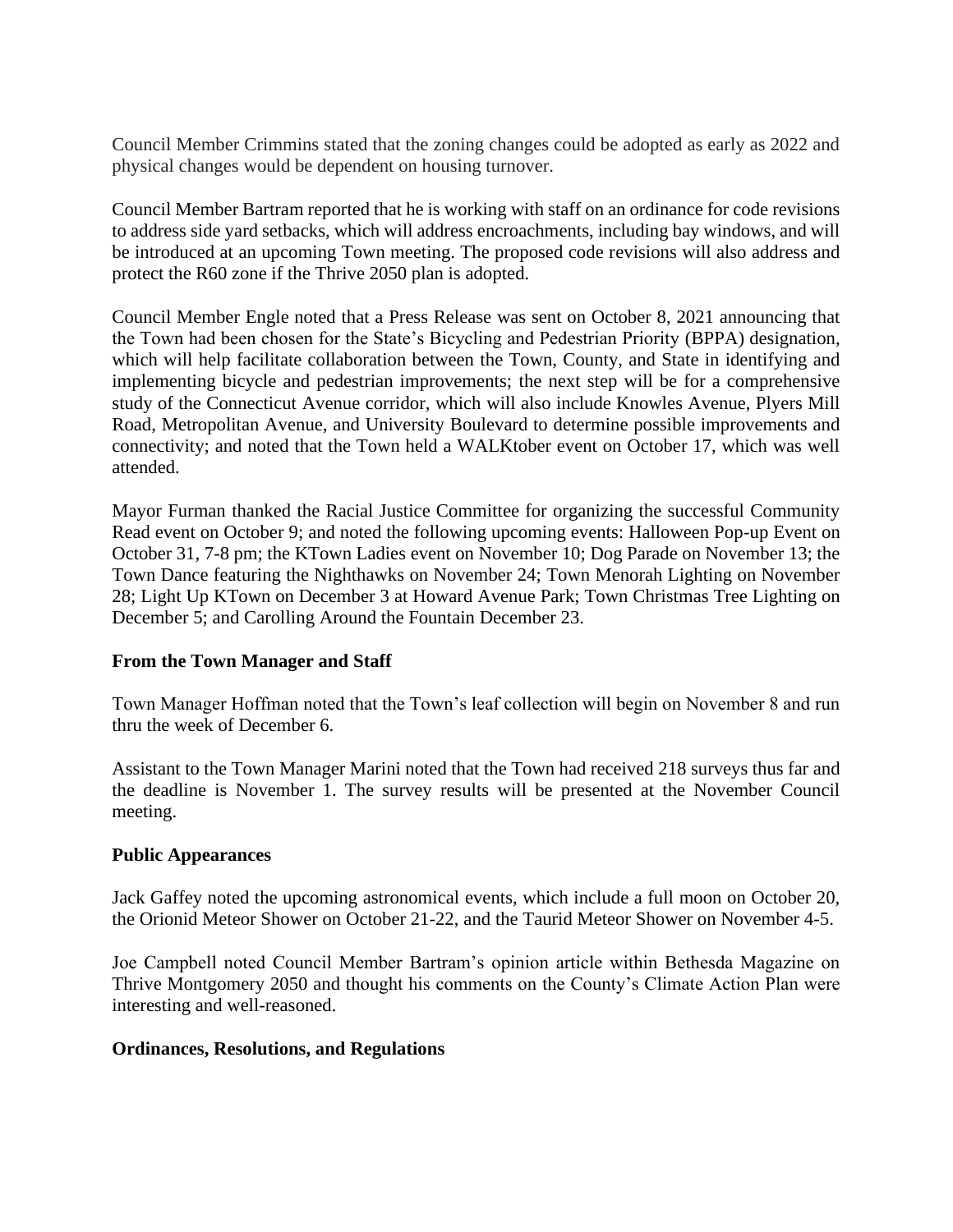**Resolution No. R-14-2021 –** A Resolution of the Mayor and Council of the Town of Kensington authorizing the Town Manager to accept a proposal for \$16,000 from AS Creative Services for certain Town of Kensington website improvements was presented. See Council Actions.

The contract would be pending review by the Town Attorney.

**Resolution No. R-15-2021 –** A Resolution of the Mayor and Council of the Town of Kensington authorizing the Town Manager to accept a proposal for \$14,600 from McLean Controls, Inc., for the replacement and installation of controls for a Carrier VVT system at Town Hall was presented. See Council Actions.

Town Manager Hoffman noted that the control system for the HVAC system at Town Hall no longer communicates with the system and that the Town received pricing from two vendors to replace the system. Mr. Hoffman also noted that the resolution for McLean Controls included \$2,000 in contingency to cover the cost of any damper replacements, if necessary.

The contract would be pending review by the Town Attorney.

Joe Campbell questioned if bids were received.

Town Manager Hoffman stated that the Town received two proposals, but a formal bid process was not issued.

**Resolution No. R-16-2021 –** A Resolution of the Mayor and Council of the Town of Kensington authorizing the Town Manager to accept a proposal for \$41,816 from Chamberlin-Washington, Inc., for the repointing of the brick parapet at Town Hall was presented. See Council Actions.

Town Manager Hoffman noted that Town Hall needs brick repointing, as the building is 94 years old, and the third floor is experiencing significant leaks. He stated the Town received two proposals and that he was recommending that the Council accept the proposal from Chamberlin-Washington. The resolution will need to be approved by extra-majority vote, as the Town's bid requirements are being waived for the contract.

The contract would be pending review by the Town Attorney.

Joe Campbell stated bidding is far better than seeking proposals and a process that the Town often waives.

**Resolution No. R-17-2021 –** A Resolution of the Mayor and Council of the Town of Kensington authorizing the Town Manager to accept the bid for \$87,645.85 from Contracting Specialists Incorporated for the repair of the veranda and parapet at Town Hall was presented. See Council Actions.

Town Manager Hoffman noted that the veranda and parapet partially collapsed in August 2020 and the Town bid the project out in March 2021. The Town received 11 bids and six of these bids were considered. The two lowest bids were deemed unqualified for the project and the Town's